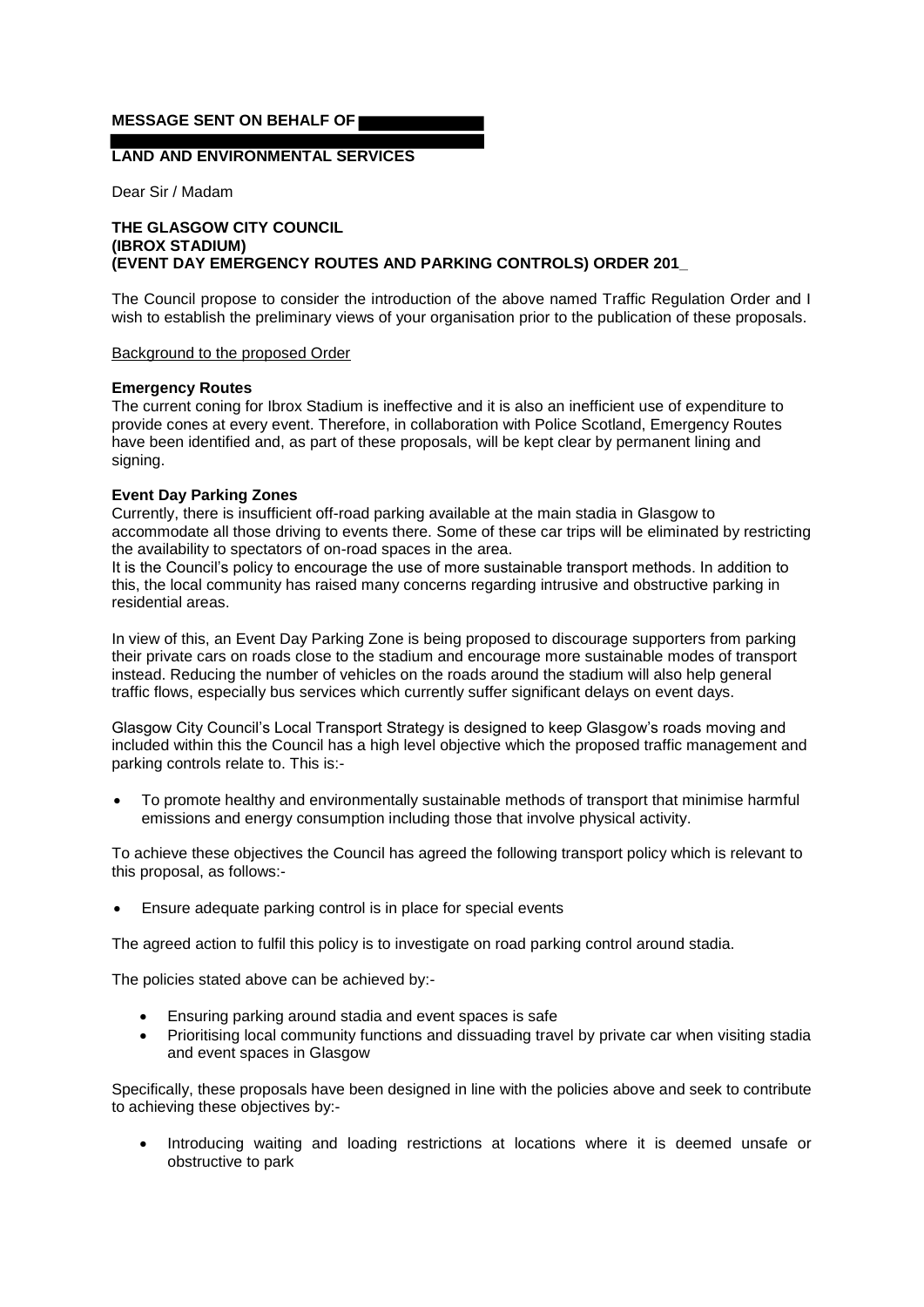• Introducing a permit holders only parking zone to maintain a functioning community when events take place. Permits will be available to local residents, local businesses and local community groups, including their visitors.

Area affected by the proposed Order

The area affected by these proposals is generally bounded by:-

Govan Road to the North Craigiehall Place, Cornwall Street and M77 to the East Mosspark Boulevard to the South Crosslee Street, Ardneil Street and Harmony Row to the West

The list of roads affected by these proposals are:-

Aboyne Street, Ardlaw Street, Ardneil Road, Ardo Gardens, Arthurlie Street, Barfillan Drive, Barlogan Avenue, Barlogan Quadrant, Beech Avenue, Bellahouston Drive, Bellahouston Lane, Bervie Street, Birkmyre Road, Bowmore Road, Brand Street, Brighton Place, Brighton Street, Briton Street, Broomloan Crescent, Broomloan Road, Broomloan Road Service Road, Bunessan Street, Burndyke Court, Burndyke Square, Cairnlea Drive, Carillon Road, Carmichael Street, Carsaig Drive, Cemetery Road, Cessnock Street, Clifford Gardens, Clifford Lane, Clifford Place, Clifford Street, Clutha Street, Clynder Street, Columba Street, Copland Place, Copland Quadrant, Copland Road, Corkerhill Gardens, Corkerhill Road, Cornwall Street, Craigiehall Place, Craigiehall Street, Craigton Avenue, Craigton Drive, Craigton Place, Craigton Road, Crosslee Street, Crossloan Road, Cruden Street, Cults Street, Dalkeith Avenue, Dargarvel Avenue, Dava Street, Drymen Street, Dumbreck Avenue, Dumbreck Court, Dumbreck Place, Dumbreck Road, Dumbreck Square, Dunellan Street, Dunsmuir Street, Edmiston Drive, Edmiston Drive Service Road, Edwin Street, Elizabeth Street, Elphinstone Place, Erskine Avenue, Fairley Street, Farm Road, First Gardens, Fleurs Avenue, Fleurs Road, Fourth Gardens, Govan Road, Harley Street, Harmony Place, Harmony Row, Harmony Square, Harrison Drive, Harvie Street, Helen Street, Helen Street (Service Road), Hinshelwood Drive, Hinshelwood Place, Ibrox Street, Ibrox Terrace, Ibrox Terrace Lane, Ibroxholm Avenue, Ibroxholm Oval (east), Ibroxholm Oval (west), Ibroxholm Place, Iona Street, Jura Court, Jura Street, Kilmaurs Street, Kintra Street, Kirkdale Drive, Kirkwood Street, Ladybank Drive, Langshot Street, Larch Road, Lendel Place, Loanbank Place, Loanbank Quadrant, Lora Drive, Lorne Street, Lugar Drive, Luing Road, Luss Road, Mafeking Street, Maple Road, Maree Drive, Maryland Drive, Maryland Gardens, McGregor Street, Melfort Avenue, Merrick Gardens, Merryland Place, Merryland Street, Middleton Street, Midlock Street, Milnpark Gardens, Minto Crescent, Minto Street, Moidart Crescent, Moidart Place, Moidart Road, Moness Drive, Morar Road, Morven Street, Neptune Street, Nithsdale Road, North Gower Street, Orkney Place, Orkney Street, Paisley Road West, Paisley Road West Service Road, Percy Street, Plantation Park Gardens, Porter Street, Rhynie Drive, Robert Drive, Robert Street, Rowan Gardens, Rowan Road, Salen Street, Scotland Street West, Second Gardens, Shieldhall Road, Skene Road, Southcroft Street, Summertown Road, Sunart Road, Sussex Street, Tarland Street, Third Gardens, Torbreck Street, Torridon Avenue, Ulva Street, Unnamed access road at a point 268 metres south of Edmiston Drive extending eastwards then southwards from Helen Street, Unnamed access road at a point 118 metres south of Edmiston Drive extending westwards from Helen Street, Unnamed access road at a point 33 metres north of Paisley Road West extending westwards from Midlock Street, Unnamed access road to 601-607 Paisley Road West, Unnamed lane between Brighton Place and Copland Place, Unnamed lane between Brighton Place and Woodville Street, Unnamed lane between Cessnock Street and Harley Street, Unnamed lane between Craigton Road and Kilmaurs Street, Unnamed lane between Rowan Road and Urrdale Road, Urrdale Road, Vicarfield Place, Vicarfield Street, Walmer Crescent, Whitefield Road, Woodville Street.

### Details of the proposed Order

The proposed restrictions (as depicted on the attached plans) will comprise of:-

- An Event Day Parking Zone (EDPZ) for permit holders only during relevant events.
- No waiting during relevant events.
- No waiting and no loading or unloading during relevant events
- Parking places for permit holders only during relevant events.